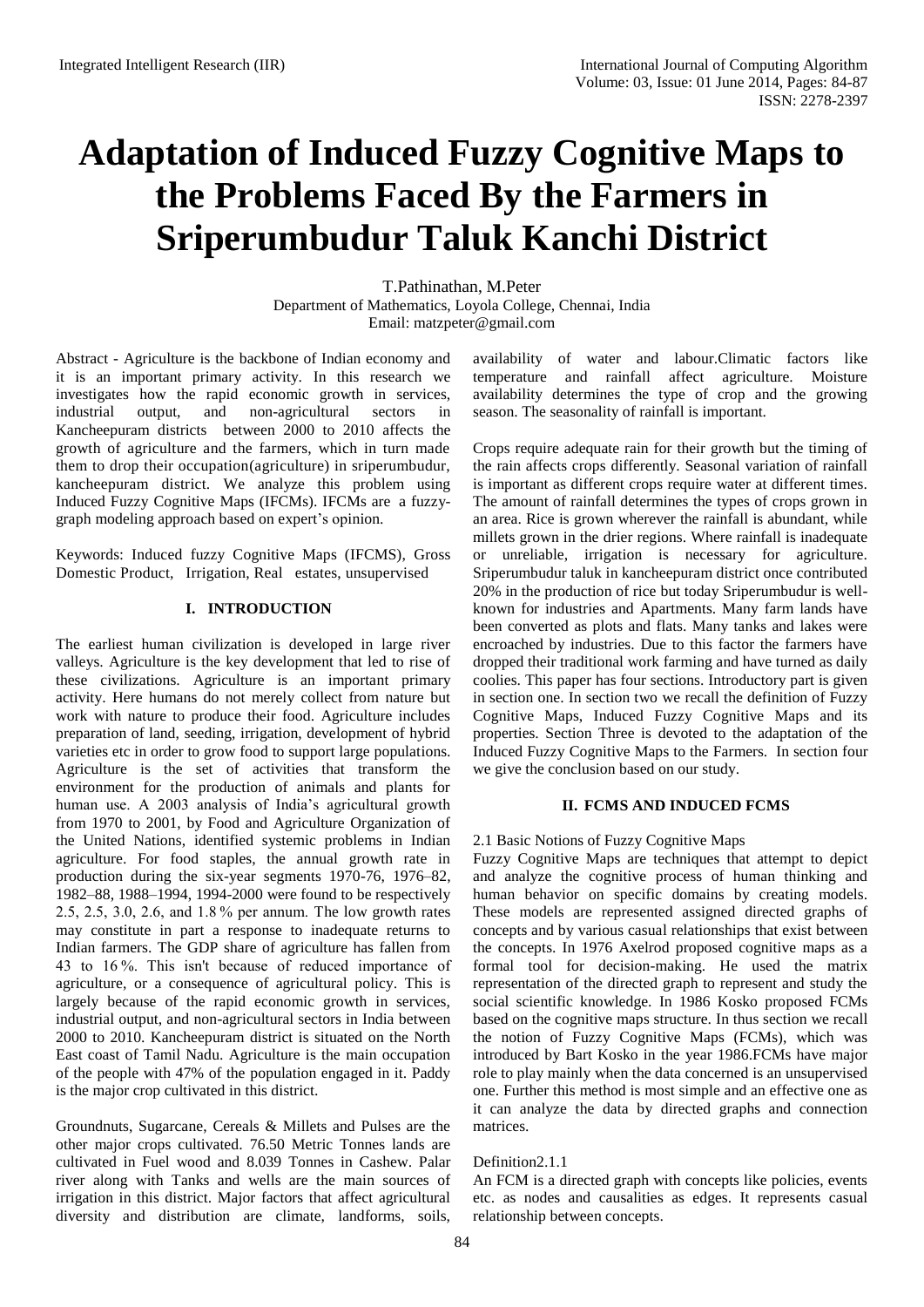If increase (or decrease) in one concept, leads to increase (or decrease) in another, then give the value 1.

If there exists no relation between two concepts, then the value 0 is given. If increase (or decrease) in one causalities decreases (or increases) the other, then give the value -1.Thus FCMs are described in this way.

#### Definition 2.1.2

When the nodes of the FCM are fuzzy sets then they are called as fuzzy nodes.

#### Definition 2.1.3

FCMs with edge weights or causalities from the set {- 1,0,1},are called simple FCMs.

#### Definition 2.1.4

Consider the nodes or concepts  $C_1, \ldots, C_n$  of thee FCM. Suppose the directed graph is drawn using edge weight  $e_{ij} \in \{0,1,-1\}$ . The matrix E be defined by  $E=(e_{ij})$ , where  $e_{ij}$  is the weight of the directed edge  $C_i$ ,  $C_j$ . E is called the adjacency matrix of the FCM.

It is important to note that all matrices associated with an FCM are always square matrices with diagonal entries as zero.

Definition 2.1.5

Let  $C_1, C_2, \ldots, C_n$  be the nodes of an FCM.  $A = (a_1, a_2, ..., a_n)$ , where  $a_i \in \{0,1\}$ . *A* is called the instantaneous state vector and it denotes the on-off position of the node at an instant.

$$
a_i = \begin{cases} 0 \text{ if } a_i \text{ is OFF} \\ 1 \text{ if } a_i \text{ is ON, where } i = 1, 2, \dots \text{n.} \end{cases}
$$

Definition 2.1.6

Let  $C_1, C_2, \ldots, C_n$  be the nodes of an FCM. Let  $\overline{C_1C_2}$ ,  $\overline{C_2C_3}$ , ........,  $\overline{C_iC_j}$  be the edges of the FCM  $(i \neq j)$ .then, the edges from a directed cycle. An FCM is said to be cyclic if it possesses a directed cycle. An FCM is said to be acyclic if it does not possess any directed cycle.

Definition 2.1.7 An FCM with cycles is said to have a feedback.

### Definition 2.1.9

Let  $C_1C_2$ ,  $C_2C_3$ ,.......,  $C_iC_j$  be a cycle. When  $C_i$ , we say that the dynamical system goes round and round. This is true for any node  $C_i$ , for  $i = 1, 2, \ldots, n$ . The equilibrium state for this dynamical system is called the hidden pattern.

#### Definition 2.1.10

If the equilibrium state of dynamical system is a unique state vector, then it is called a fixed point.

#### Example

Consider a FCM with  $C_1, C_2, \ldots, C_n$  as nodes. For example, let us start the dynamical system by switching ON  $C_1$ . Let us assume that that FCM settles down with  $C_1$  and  $C_n$  ON that is ,the state vector remains as  $(1,0,0,...,0,1)$ . This state vector  $(1,0,0,\ldots,0,1)$  is called the fixed point.

## Definition 2.1.11

If the FCM settles down with a state vector repeating in the form  $A_1 \rightarrow A_2 \rightarrow A_3$ .......  $\rightarrow A_i$ ...  $\rightarrow A_1$ 

Then this equilibrium is called a limit cycle.

#### Definition 2.1.12

We denote the combined FCM adjacency matrix by  $E = E_1 + E_2 + \dots E_n$ 

Finite number of FCMs can be combined together to produce the joint effect of all the FCMs. Let  $E_1, E_2, ....E_p$  be adjacency matrices of the FCMs with nodes  $C_1, C_2, \ldots, C_n$ then the combined FCM is got by adding all the adjacency matrices  $E_1, E_2, \ldots, E_p$ .

## Notation

Suppose  $A = (a_1, ..., a_n)$  is vector which is passed into a dynamical system E. Then  $AE = (a'_1, \dots, a'_n)$ , after thresholding and updating the vector suppose we get  $(b_1, ..., b_n)$ , we denote that by  $(a'_1, ..., a'_n) \hookrightarrow (b_1, ..., b_n)$ . Thus, the symbol  $\rightarrow$ <sup>' $\leftrightarrow$ </sup>' means the resultant vector has been threshold and updated.

2.2 Algorithmic Approach in Induced Fuzzy Cognitive Maps (IFCMs)

Even though IFCM is an advancement of FCM it follows the foundation of FCM, it has a slight modification only in Algorithmic approaches. To derive an optimistic solution to the problem with an unsupervised data, the following steps to be followed:

Step 1: For the given model (problem), collect the unsupervised data that is in determinant factors called nodes. Step 2: According to the expert opinion, draw the directed graph.

Step 3: Obtain the connection matrix,  $M_1$ , from the directed graph (FCM). Here the number of rows in the given matrix = number of steps to be performed.

Step 4: Consider the state vector  $C_1$  by setting  $C_1$  in ON position that is assigning the first component of the vector to be 1 and the rest of the components as 0. Find  $C_1 \times M$ . The state vector is updated and threshold at each stage.

Step 5: Threshold value is calculated by assigning 1 for the values > 0 and 0 for the values < 1. The symbol  $\lq \rightharpoonup$ represents the threshold value for the product of the result.

Step 6: Now each component in the  $C_1$  vector is taken separately and product of the given matrix is calculated. The vector which has maximum number of one's is found. The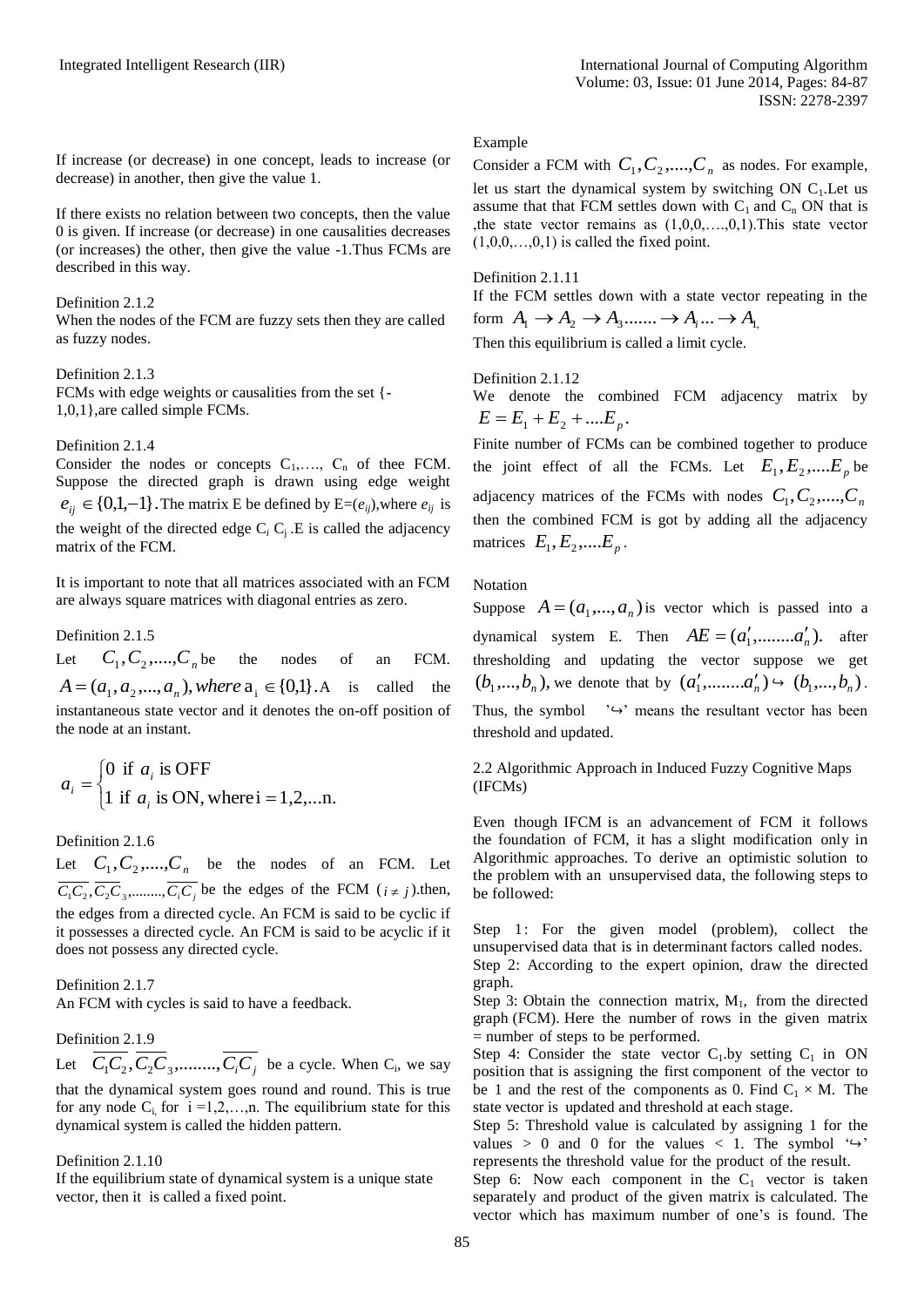vector with maximum number of one's which occurs first is considered as  $C_2$ .

Step 7: When the same threshold value occurs twice. The value is considered as the fixed point. The iteration gets terminated.

Step 8: Consider the state vector  $C_1$  by setting  $C_2$  in ON state that is assigning the second component of the vector to be 1 and the rest of the components as 0. Proceed the calculations discussed in Steps 4 to 6.

Step 9: Continue Step 9 for all the state vectors and find hidden pattern.

## **III. ADAPTATION OF INDUCED FUZZY COGNITIVE MAPS TO THE PROBLEMS FACED BY THE FARMERS IN KANCHEEPURAM DISTRICT, TAMIL NADU, INDIA.**

We have made a sample survey of around 60 farmers resides at sriperumbudur taluk in kancheepuram district, Tamil Nadu.They were interviewed using a questionnaire and some research papers relevant to the topic. According to their views, some of the factors as indicators are considered for our studies are given as follows:

- $C_1$  = Lack of knowledge in adapting new techniques in agriculture due to Illiteracy
- $C_2$  = Low profit per unit area
- $C_3$  = Due to the growth of real estates that results in land encroachments in tanks and canals This in turn affects the irrigation process for agriculture.
- $C_4$  = Growth of industrialization pollutes the water which affects the yield of paddy per unit Area.
- $C_5$  = Due to over usage of underground water for apartments and industries, encroachments, Lack of rainfall and improper maintenance of tanks and canals leads to water scarcity.
- $C_6$  = Poverty
- $C_7$  = less wages and industrial growth leads to lack of manual labors.
- $C_8$  = Price hike in fertilizers, pesticides, electricity bill (for usage of pumps and motors) and Transports.

3.1 The Directed Graph Related to the Problems faced by the Farmers



Figure 3.1: Directed Graph

3.2 Implementation of IFCMs Model to the study

Based on the expert's opinion, the directed diagram is drawn and the corresponding connection matrix is

$$
M = \begin{pmatrix} 0 & 1 & 0 & 0 & 1 & 0 & 0 \\ 1 & 0 & 1 & 1 & 1 & 1 & 1 & 0 \\ 0 & 0 & 0 & 0 & 1 & 1 & 0 & 0 \\ 0 & 0 & 0 & 0 & 1 & 0 & 0 & 0 \\ 0 & 1 & 1 & 1 & 0 & 0 & 0 & 0 \\ 1 & 0 & 0 & 0 & 0 & 0 & 0 & 1 \\ 1 & 0 & 0 & 1 & 0 & 1 & 0 & 1 \\ 0 & 1 & 0 & 0 & 0 & 1 & 0 & 0 \end{pmatrix}
$$

Now using the matrix M we determine the problems. Let us start Illiteracy is taken as the ON state and all the other nodes are in the OFF state.

 $(i.e) C<sub>1</sub> = (1 0 0 0 0 0 0 0)$ Product of  $C_1$  and M is calculated.  $C_1M = (0 1 0 0 0 1 0 0)$  $\rightarrow$  (1 1 0 0 0 1 0 0) = C<sub>1</sub><sup>2</sup>

*M*

Threshold value is calculated by assigning 1 for the values  $> 1$ and 0 for the values  $\langle 0 \rangle$ . The symbol  $\leftrightarrow$  represents the threshold value for the product of the result.

Now as per Induced Fuzzy Cognitive Map methodology, each component in the  $C_1$ <sup>'</sup> vector is taken separately and product of the given matrix is calculated. The vector which has the maximum number of one's which occur first is considered as  $C_2$ .

The symbol  $\sim$  denotes the calculation performed with the respective vector, here  $C_1$ <sup>'</sup>

 $C_1$ <sup>\*</sup> $X$  M = (1 0 0 0 0 0 0 0 )M=(0 1 0 0 0 1 0 0)  $C_1$ <sup>'</sup> X M = (0 1 0 0 0 0 0 0 )M = (1 0 1 1 1 1 1 0)  $C_1$ <sup>'</sup> X M = (0 0 0 0 0 1 0 0) M = (1 0 0 0 0 0 0 1) Therefore  $C_2$ =(1 0 1 1 1 1 1 0) Now Product of  $C_2$  and M is calculated C<sup>2</sup> X M=(1 0 1 1 1 1 1 0)M=(2 2 1 2 2 3 0 2)  $\leftrightarrow$  (1 1 1 1 1 1 0 1) =  $C_2$ <sup>'</sup>  $C_2$ <sup>'</sup> X M = (1 0 0 0 0 0 0 0)M=(0 1 0 0 0 1 0 0)  $C_2$ <sup>'</sup> X M = (0 1 0 0 0 0 0 0)M=(1 0 1 1 1 1 1 0)  $C_2$ <sup>'</sup> X M = (0 0 1 0 0 0 0 0)M=(0 0 0 0 1 1 0 0)  $C_2$ <sup>'</sup> X M = (0 0 0 1 0 0 0 0)M=(0 0 0 0 1 0 0 0)  $C_2$ <sup>'</sup> X M = ( 0 0 0 0 1 0 0 0)M=(0 1 1 1 0 0 0 0)  $C_2$ <sup>'</sup> X M = (0 0 0 0 0 1 0 0)M=(1 0 0 0 0 0 0 1)  $C_2$ <sup>'</sup> X M = (0 0 0 0 0 0 0 1)M=(0 1 0 0 0 1 0 0) Therefore  $C_3 = (1 \ 0 \ 1 \ 1 \ 1 \ 1 \ 1 \ 0) = C_2$ .

When the same threshold value occurs twice, the value is considered as the fixed point. The iteration gets terminated and the calculation gets terminated. Likewise any state vector can be taken and its effect can be analyzed. Therefore the fixed point is  $C_3 = (1 \ 0 \ 1 \ 1 \ 1 \ 1 \ 1 \ 0)$  and the triggering pattern is  $C_1$  $\rightarrow C_2 \rightarrow C_2$  when the first attribute is kept in ON state. The